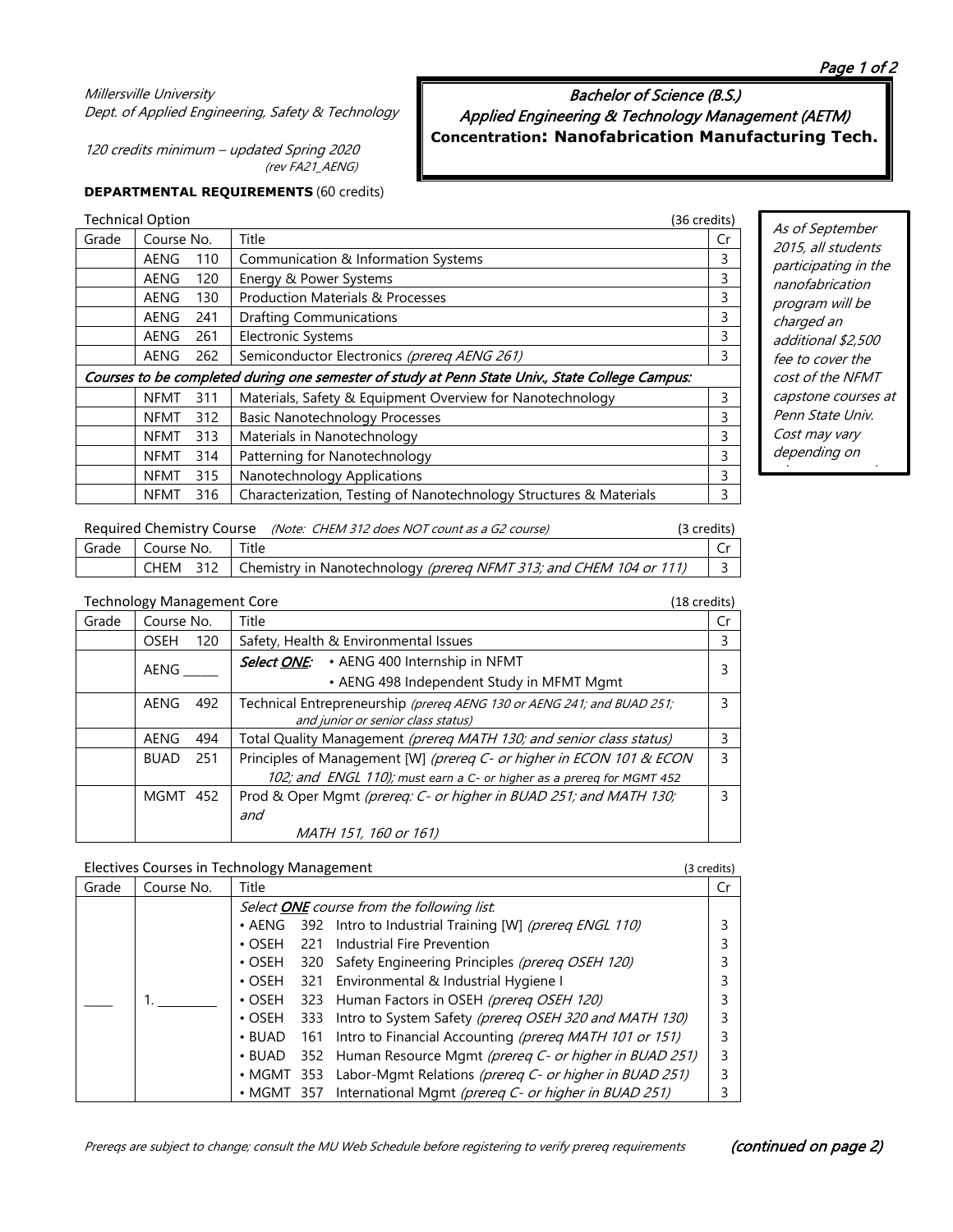|  |  | . PSYC 329 Industrial/Org Psyc (prereq ENGL 110, PSYC 100) [W] | ັ |
|--|--|----------------------------------------------------------------|---|
|  |  | • SOCY 318 Sociology of Complex Organizations                  |   |

## **REQUIRED RELATED COURSES** (18-21 credits)

| Required Related - Math |                 |                  | (Fulfills the Gen Ed Math Requirement plus one course in G2)           |   |  |
|-------------------------|-----------------|------------------|------------------------------------------------------------------------|---|--|
| Grade                   | Course No.      | Title            |                                                                        |   |  |
|                         | <b>MATH 130</b> |                  | Elements of Statistics (prereq: See Web Schedule or Undergrad Catalog) |   |  |
|                         |                 | Select ONE from. |                                                                        |   |  |
|                         |                 | $\cdot$ MATH 151 | Calc for Mgmt, Life (prereg C- or higher in MATH 101 or MPT 151)       | 4 |  |
|                         | <b>MATH</b>     | $\cdot$ MATH 160 | Precalculus (prereq C- or higher in MATH 101 or MPT 160)               | 4 |  |
|                         |                 | • MATH 161       | Calculus I (prereq C- or higher in MATH 160 or MPT 161)                | 4 |  |
|                         |                 | $\cdot$ MATH 236 | Elements of Statistics II (prereq MATH 130 or 235)                     |   |  |

## Required Related – Science (Fulfills two G2 courses)

| Grade | Course No.                                                                     | Title        |     |                                         |                         | Cr |
|-------|--------------------------------------------------------------------------------|--------------|-----|-----------------------------------------|-------------------------|----|
|       | <b>Complete EITHER Option A or B or C of the science groupings shown below</b> |              |     |                                         |                         |    |
|       | A                                                                              | $\cdot$ CHEM | 103 | General, Organic, Biochem I             |                         |    |
|       |                                                                                | $\cdot$ CHEM | 104 | General, Organic, Biochem II            | Must                    |    |
|       | B                                                                              | $\cdot$ CHEM | 111 | Chemistry I                             | complete<br>one science |    |
|       |                                                                                | $\cdot$ BIOL | 100 | General Biology                         | course with             |    |
|       |                                                                                | $\cdot$ CHEM | 111 | Chemistry I                             |                         |    |
|       |                                                                                | • PHYS       |     | 103 or 104 Physics I or Applied Physics |                         |    |

## Required Related – Economics (Fulfills two G3 courses)

| Grade | Course No.      | Title                 |     |
|-------|-----------------|-----------------------|-----|
|       | <b>ECON 101</b> | <b>Macroeconomics</b> | ◡   |
|       | <b>ECON 102</b> | <b>Microeconomics</b> | . . |

# **GENERAL EDUCATION REQUIREMENTS** (48 credits)

Note: 18 credits of Gen Ed are fulfilled by Required Related Courses

| G1 - HUMANITIES & FINE ARTS |            |       | [ART, COMM/THEATRE, ENGL, FOREIGN LANG/HUMN, MUSI, PHIL] | (9 credits)                                            |  |
|-----------------------------|------------|-------|----------------------------------------------------------|--------------------------------------------------------|--|
| Grade                       | Course No. | Title |                                                          |                                                        |  |
|                             |            |       |                                                          | Maximum of two courses                                 |  |
|                             |            |       |                                                          | from the same dept; all three<br>courses could be from |  |
|                             |            |       |                                                          |                                                        |  |

G2 – SCIENCE & MATH — These credits are fulfilled by Required Related Math & Science (9 credits)

| G3 - SOCIAL SCIENCES [AFAM, ANTH, BUAD, GEOG, GOVT, HIST, INTL, PSYC, SOCY, SOWK/GERT, WSTUJ | (9 credits) |
|----------------------------------------------------------------------------------------------|-------------|
|----------------------------------------------------------------------------------------------|-------------|

| Grade                      | Course No. | Title                 | ◡ |
|----------------------------|------------|-----------------------|---|
| ~                          |            | fulfilled by ECON 101 |   |
|                            | x          | fulfilled by ECON 102 |   |
| $\boldsymbol{\mathcal{L}}$ | x          | fulfilled by BUAD 251 |   |

## Additional General Education Requirements (18 credits)

| Grade | Course No.                                       | Title                                             |  |
|-------|--------------------------------------------------|---------------------------------------------------|--|
|       | COMM 100                                         | Fundamentals of Speech (minimum of "C-" required) |  |
|       | ENGL<br>110                                      | English Composition (minimum of "C-" required)    |  |
|       | Math course (fulfilled by Required Related Math) |                                                   |  |
|       | WFII                                             | Wellness                                          |  |